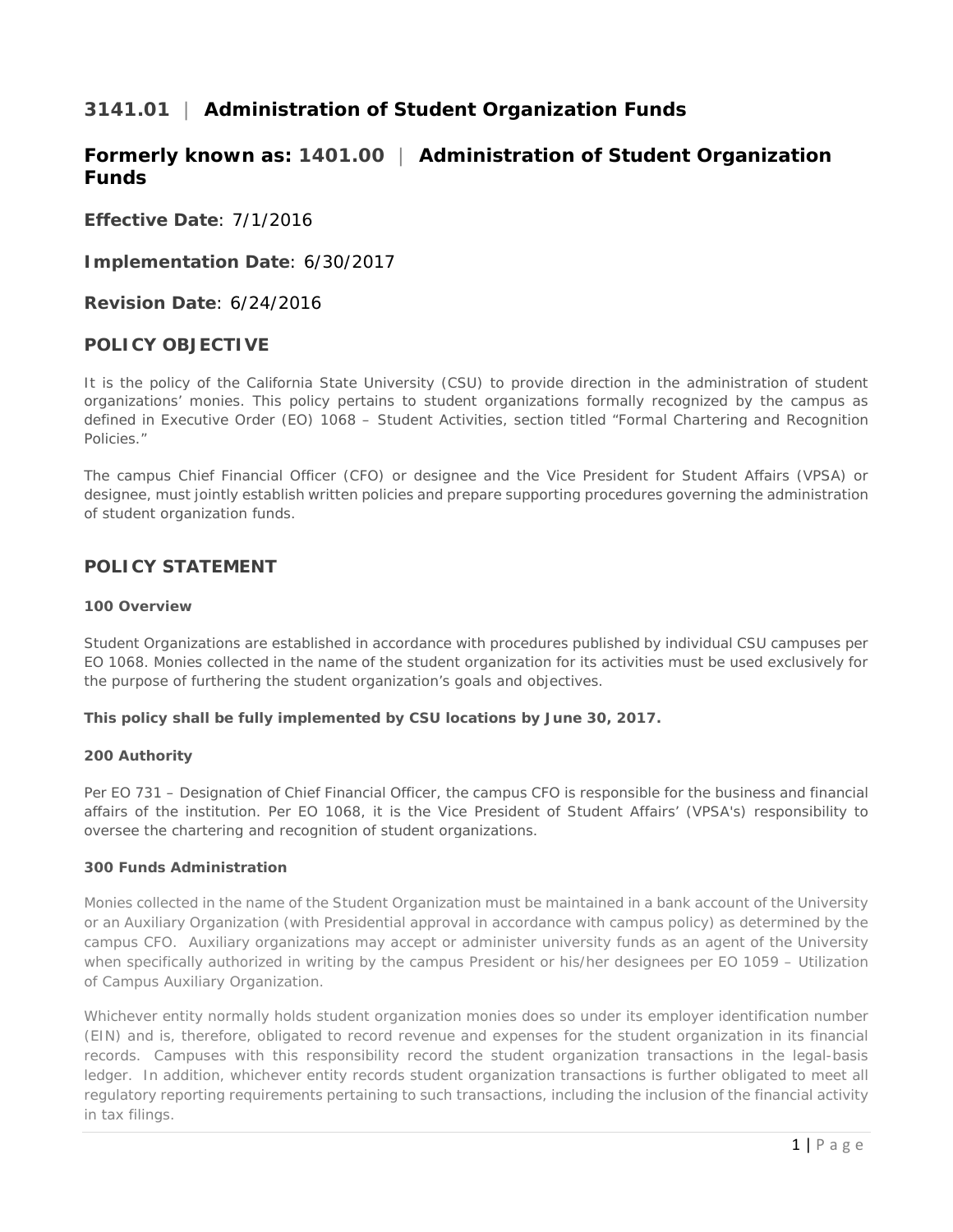Campus may engage its auxiliary organization to act as its agent in the operation of the student organization. However, the campus will ultimately include all revenue and expense of student organizations in its financial records, and the auxiliary organization will maintain an accounting of the agency relationship through Assets and Liabilities.

At no time shall a Student Organization deposit funds into an unauthorized bank account. Any exceptions to this requirement [e.g., nationally affiliated organizations or local organizations with a separate 501(c)(3) status] must be approved by the campus CFO or designee.

## **400 Cash Handling**

Campus policies and procedures related to handling and processing cash and cash equivalents should be followed, as practicable, considering relative risk (i.e. value, repetitiveness of transactions, etc.) to ensure assets are protected and accurately processed.

## **500 Responsibilities**

A Student Organization's officers are responsible for maintaining the financial solvency of the organization in accordance with the individual campus' Student Organizations Handbook.

## **600 Student Organization Funds Administration Agreement**

Each Student Organization establishing an agency banking relationship with the University or an Auxiliary Organization must have a current Student Organization Funds Administration Agreement on file with the campus Student Affairs department.

## **700 Donor Funds**

Refer to Campus gift policy regarding the receipt of donor funds.

## **Office of the Executive Vice Chancellor Business and Finance**

**Approved:**

# **Applicability and Areas of Responsibility**

**CO Manager**

**Jean Gill**

## **Subject Expert**

Mary Ek Kristina Randig Ray Murillo Mike Redmond

## **Affinity Group**